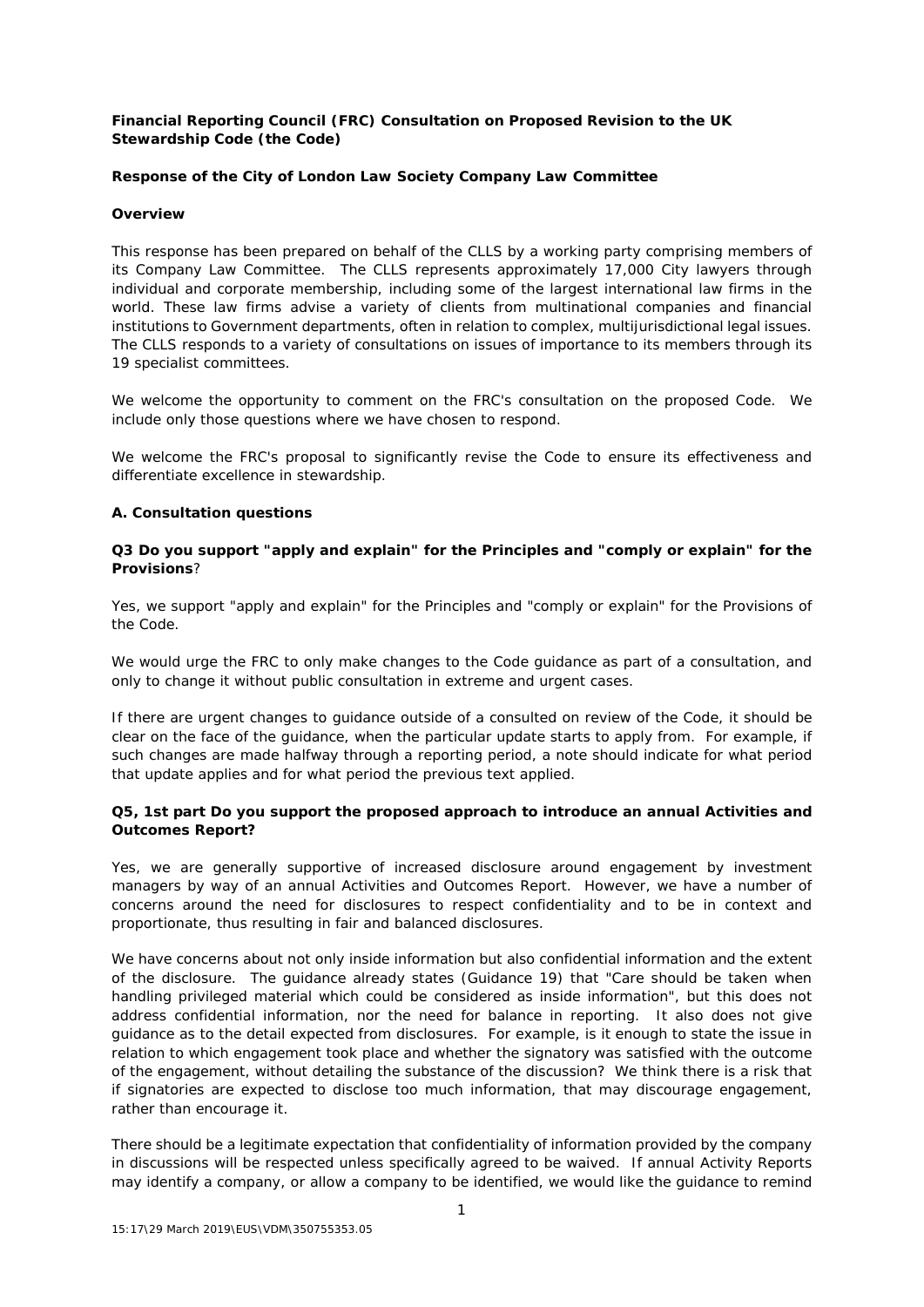investors of the need to respect any confidential information provided (as well as any inside information).

We refer to the Investor Forum as a good example of collective stewardship where media comment and disclosures are kept to a minimum and non-specific, generic disclosures of engagements are made*,* the key priority seeming to be successful engagement, rather than publication at all stages *<https://www.investorforum.org.uk/wp-content/uploads/2019/01/IF-Fatcsheet-Jan-2019.pdf> ]*

We also think it is important that the annual Activities and Outcomes Report requirement should not stipulate that reference always needs to be made to particular companies or the actions taken as there may be circumstances where the most effective stewardship is private guidance to the board.

# **Q.5, 2nd part. If so, what should signatories be expected to include in the report to enable the FRC to identify stewardship effectiveness?**

Subject to the comments in Q5, 1st part and the suggestion below, we think the suggested contents for the annual Activities and Outcomes Report on page 4 of the CP seem sensible.

We also think it would be helpful for signatories to set out, not only their stewardship/engagement activities, but, by way of introduction, the criteria they use to decide when to engage with companies and which companies to engage with, so an additional second bullet along the following lines could be added –

• sets out the criteria they have used to decide when to engage with companies and which companies to engage with;

## **Q6 Do you agree with the proposed schedule for implementation of the 2019 Code and requirements to provide a Policy and Practice Statement, and an annual Activities and Outcomes Report?**

We think the proposed schedule for implementation, the requirement for a Policy and Practice Statement and the annual Activities and Outcomes Report seem sensible.

# **Q8 Do you agree that signatories should be required to disclose their organisational purpose, values, strategy and culture?**

Yes, we agree.

## **Q10 Does the proposed Provision 1 provide sufficient transparency to clients and beneficiaries as to how stewardship practices may differ across funds? Should signatories be expected to list the extent to which the stewardship approach applies against all funds?**

Yes, we consider Provision 1 is sufficient.

Yes, we consider that transparency as to how an entity's stewardship practices differ across its funds is important to existing and prospective clients and beneficiaries. Companies may also find this information useful to the extent they can ascertain which fund holds their shares. Regulators too may also be able to use this information to identify where there are gaps in stewardship from certain funds and then be able to consider how to tackle this. Consequently, we consider that signatories should list the extent to which the stewardship approach they describe applies to each of their funds (recognising that any differentiation can be set out in broad policy terms rather than any requirement to set out all instances of deviation).

# **Q12 Does Section 3 set a sufficiently high expectation on signatories to monitor the agents that operate on their behalf?**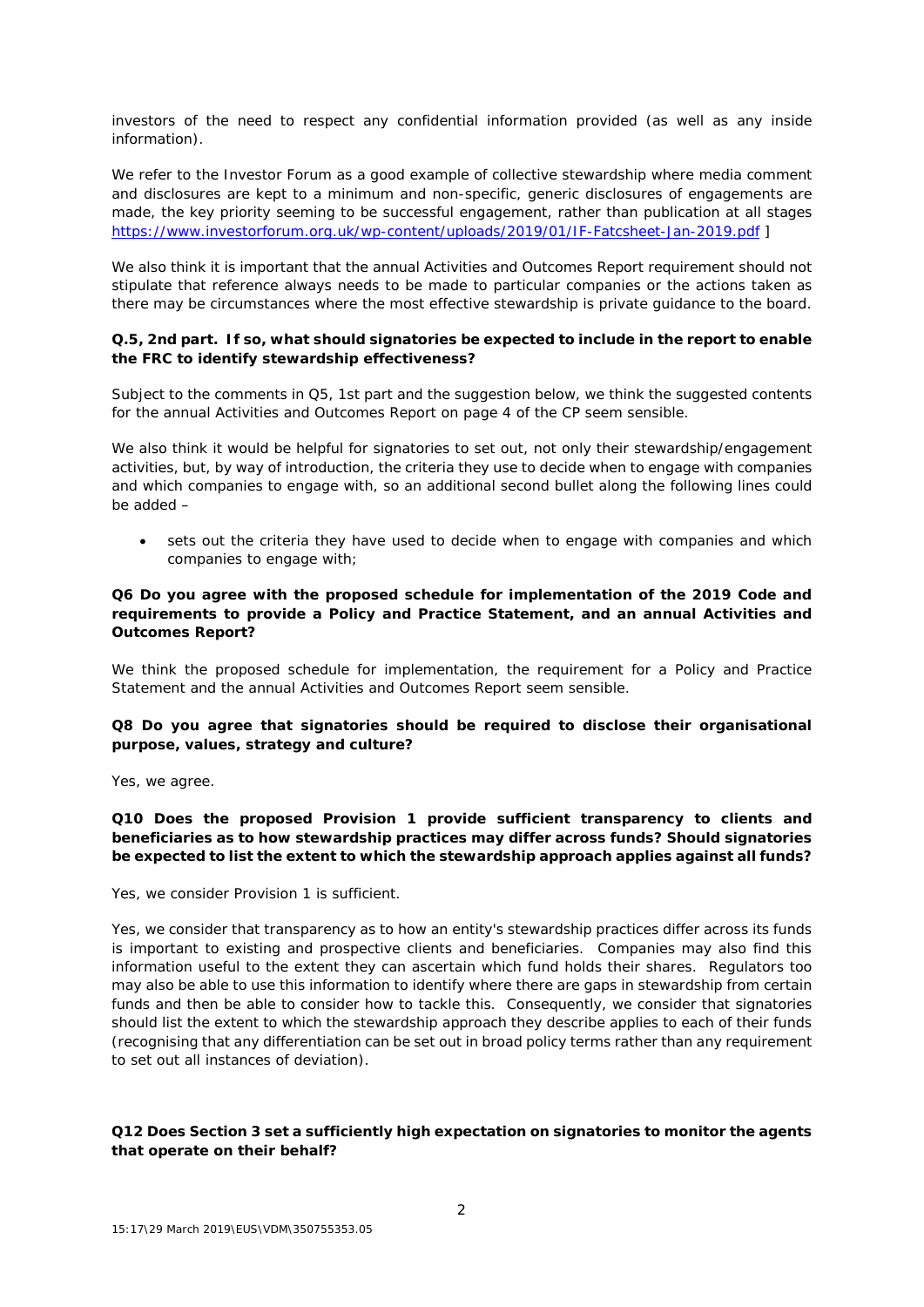## **Suggested enhancement of Provision 16 and guidance 16**

We would like to see Provision 16 enhanced to go further than just monitoring and to encourage a regular dialogue between asset managers and service providers. This might read –

"Signatories should actively monitor and have a regular dialogue with their service providers (including providing periodic direct feedback to them) to ensure that their services enable effective stewardship".

We feel that a regular dialogue between asset managers and their service providers can only help improve stewardship and engagement. For example, it can help avoid instances where service providers recommend one thing in their report, when asset managers have said the opposite to a company, suggesting the two are perhaps not communicating as well as they could and are perhaps not wholly aligned. We also feel that where asset managers decide not to follow service providers recommendations, they should discuss this with the service provider to help evolve the relationship to better suit the stewardship stance of the asset manager going forward. To achieve the above, we would like to see the below enhancements to the first and third bullets of guidance 16:

Signatories should:

- disclose which services they procure to support their stewardship and from which providers;
- explain what types of actions they take to monitor service providers and how frequently;
- where appropriate and having regard to any confidentiality concerns, explain any dialogue that they have had with their service providers to evolve the relationship, for example to explain their view on an element of stewardship where they wish the service provider to take a different view or to explain why they have not followed a service provider recommendation and what that may mean for how the service provider should provide the service going forward;
- describe what actions, if any, they have taken because of monitoring

By way of explanation of the suggested changes to bullet 2 above, we are concerned that a requirement to describe specific actions may be too much and indeed is not necessary. Instead, we think, as regards monitoring service providers, that it would be helpful to require signatories to explain how often they take certain types of actions to monitor their service providers. So, we have added the words "types of" above to try and make it clear that a generic description of the action taken would be enough and that it is not necessary to list all cases where action was taken or exactly what action was taken.

### **Suggested new Provision**

We also consider that asset managers should promote dialogue between their service providers and their investee companies to ensure that any voting recommendations are given in light of a correct appraisal of the facts. To achieve this, we would like to see an additional Provision along the following lines.

"Signatories should, in their contracts/mandates with service providers, require their service providers to engage with companies where companies request engagement and in particular should require their service providers to either engage with companies in advance of the service provider recommending a vote against or abstention on a resolution in its report or to notify the signatory in advance that they propose to vote against or abstain, so that the signatory can engage."

As this is a comply or explain Provision, those asset managers that that do not wish to require their proxy adviser to engage in this way are able to explain that approach, for example saying that they do not require this of their service provider as they themselves will do the engagement. We feel strongly, that an abstention, whilst not as definitive as a negative vote, still merits engagement with the company where it is proposed and should be included in the new Provision. Again, it open to signatories to explain non-compliance if they choose not to comply.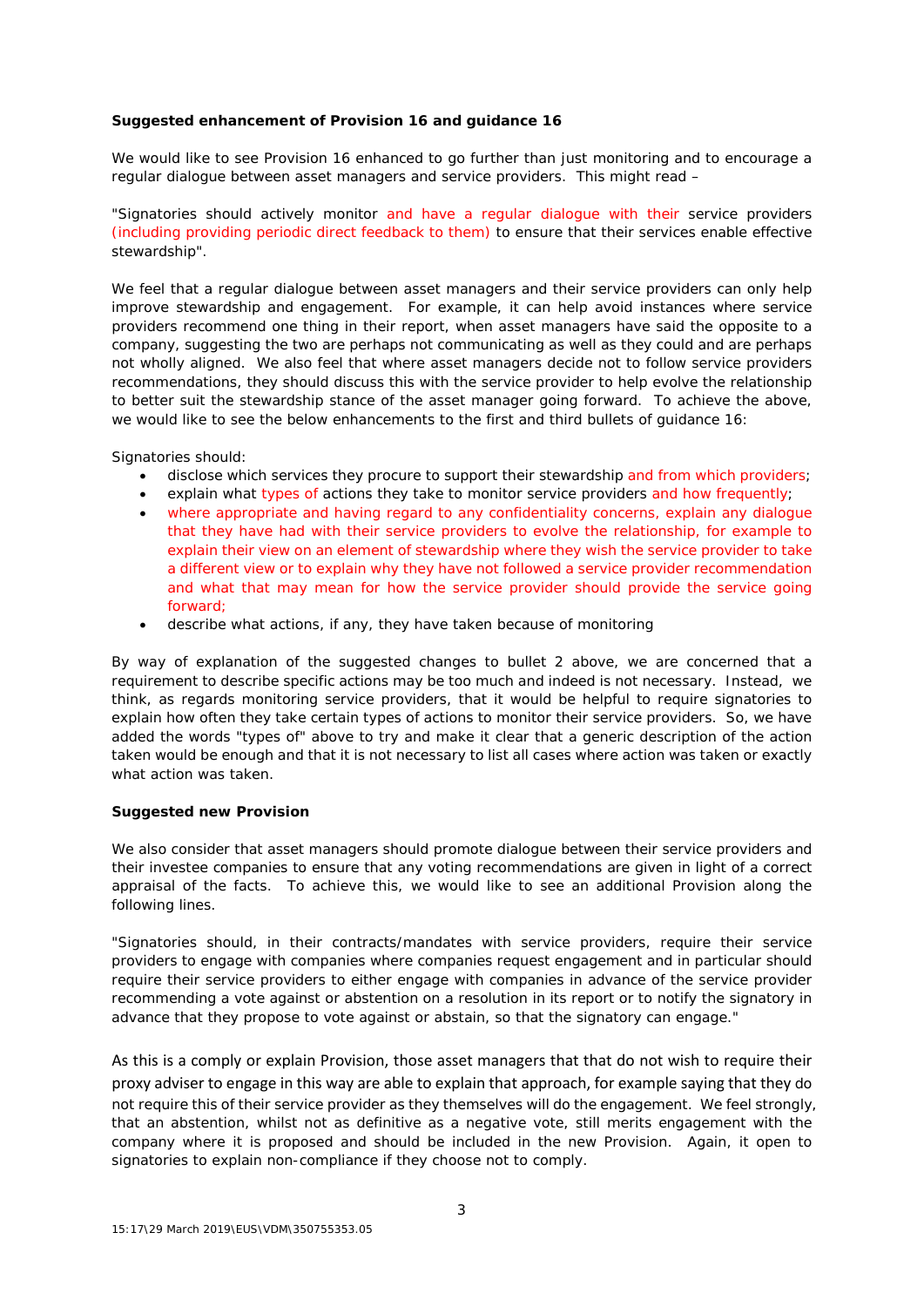We mirror this in the Service Providers section from the service provider angle (see Q16 for more).

# **Q13 Do you support the Code's use of 'collaborative engagement' rather than the term collective engagement'? if not, please explain your reason.**

Yes, we support the phrase "collaborative engagement".

But we would note that, while the choice of wording is important, it is the spirit of compliance that is critical – this should be a truly collaborative exercise.

## **Q14 Should there be a mechanism for investors to escalate concerns about an investee company in confidence? What might the benefits be?**

We consider that it is important to stress that first and foremost timely, company-specific engagement with the board, in particular with the chairman and the Senior Independent Director, is to be encouraged. The new UK Corporate Governance Code significantly elevates stakeholder engagement as a priority for companies and requires boards to engage with and understand the views of its various stakeholders, not least its shareholders (Principle D and Provisions 3 and 5) and the Stewardship Code should mirror this aim by encouraging shareholders to engage with companies.

We believe that The Investors Forum provides such a mechanism already for investors to escalate concerns by coming together to put pressure on companies, without the need to construct a new mechanism.

If a different mechanism is envisaged, we are not clear what the purpose of such a mechanism is or to whom the escalation is to be made? Is it perhaps escalation of concerns to a regulator that is envisaged here in order to help prevent corporate failure? We feel that if this is to be taken further, more details and a further specific consultation, outside of this Stewardship Code consultation, would be more appropriate. With any such mechanism, we are concerned to ensure that it should not undermine the importance of engagement with the board.

# **Q15 Should section 5 be more specific about how signatories may demonstrate effective stewardship in asset classes other than listed equity?**

We do not consider that there is a need for more detail or more specifics to be disclosed by signatories in respect of asset classes other than shares. We are concerned with a number of elements in this regard including:

- the risk of diverting attention and resources (eg people and time) away from what we perceive should be the main focus of attention, shareholder engagement with and stewardship of their investee companies; and
- the need for any requirements here to be proportionate.

# **Q16 Do the Service Provider Principles and Provisions set sufficiently high expectations of practice and reporting? How else could the Code encourage accurate and high-quality service provisions where issues currently exist?**

We consider that there is now much influence in the hands of proxy advisers who play a significant role in informing investors' voting decisions. Whilst better resourced asset managers will carefully consider the voting recommendations of their proxy advisers and will be willing and able to engage with their investee companies before taking an informed view as to how they vote, other asset managers will routinely follow the advice of proxy advisers and may not have the resource to engage with investee companies. In the latter cases, the influence of proxy advisers is significantly enhanced. Indeed, unless such asset managers, as part of their mandate with their proxy adviser, require them to do the engagement role, there may be no engagement. Proxy advisers are therefore significant players in the stewardship arena in their own right and we believe that the Service Provider Principles and Provisions should be boosted in some key areas to reflect their significant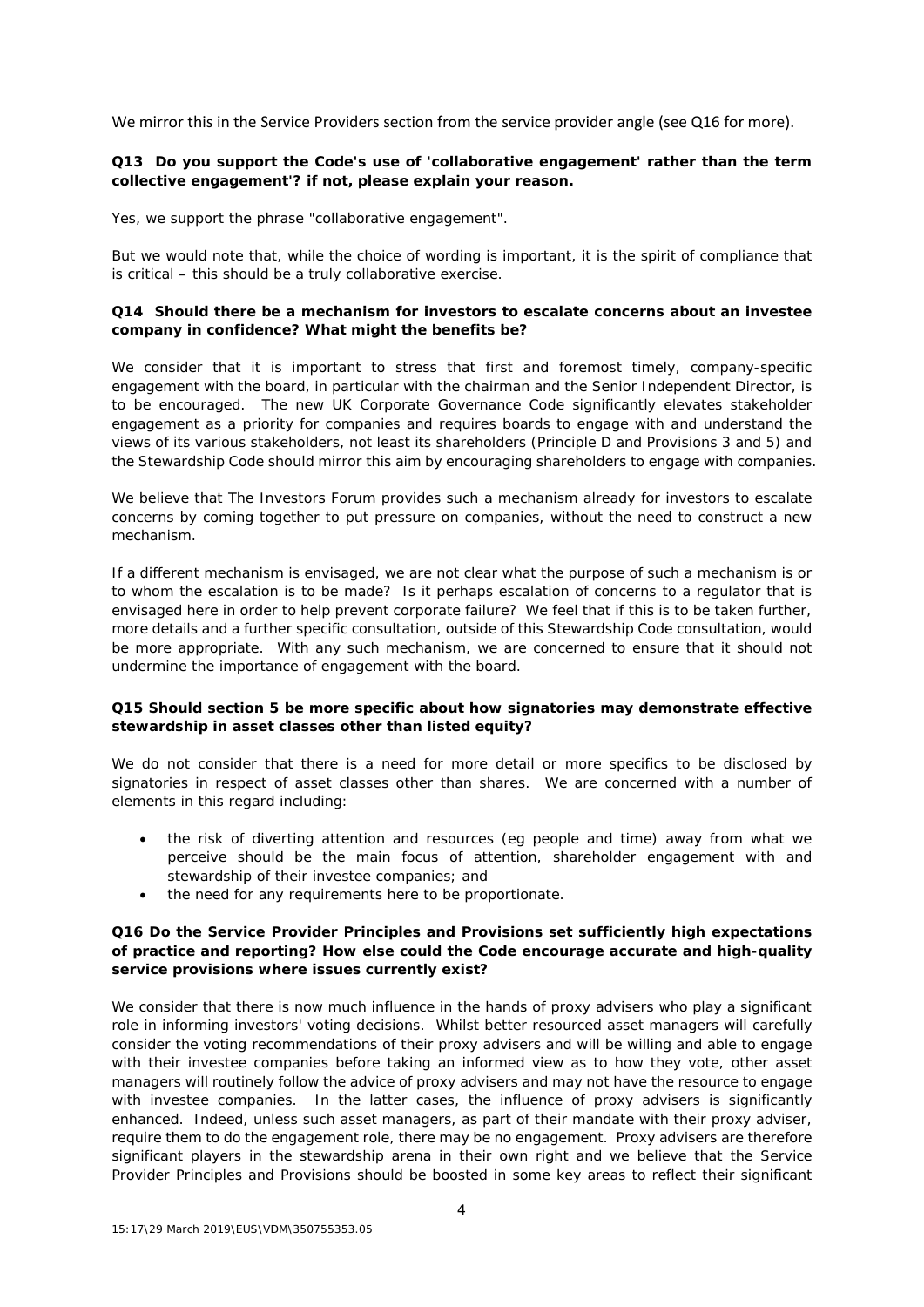role. Key areas that we would like to see feature or be augmented include: willingness to engage with companies; conflicts of interest; and how account is taken of explanations of non-compliance. We would also like to understand better how any Code of Conduct will interact with the new Service Provider Principles and Provisions. We now look at each of these in turn.

**Suggested new Provision - willingness of service providers, in particular voting advisory services, to engage**. We consider that in the same way that asset managers and companies should engage on key matters to foster effective stewardship, so proxy advisers, particularly of those asset managers that are not able to engage themselves, should be prepared to engage where companies request it on key matters that are the subject of proxy advisers' reports, particularly when proxy advisers are going to recommend votes against company resolutions or abstentions on them. Therefore, as a mirror image to the new Provision that we have suggested for Section 3, namely that asset manager signatories require their service providers to engage with companies that request engagement in certain circumstances, we would like to see a new Provision in the Service Providers' section along the lines of the below –

"Voting advisory service signatories should inform a company and their client(s) before issuing a report that contains a recommendation to vote against or abstain on a resolution and should either engage with the company where the company requests engagement or inform their client(s) that the company has requested engagement."

As this is a comply or explain Provision, proxy advisers would be able to explain those circumstances where this Provision was not fulfilled. Guidance could elaborate on what an explanation of noncompliance in this regards could cover.

Finally on this point, we note the current guidance 1 under the Service Providers' section which states "Where service providers offer engagement services, they should set out an engagement policy and how this supports clients' stewardship." We do not consider the guidance sufficient, which is why we are suggesting the above Provision.

# **Suggested new Provision – how voting advisory services take account of explanations of non-compliance**

We would also like to see a new Provision requiring voting advisory services to explain how they take account of companies' explanations of non-compliance. This would serve to encourage companies to think more carefully about the quality of their explanations of non-compliance and also voting advisory services to review them carefully on a case by case basis. This would be along the lines of –

"Voting advisory service signatories should explain how they take account of companies' explanations of non-compliance before deciding on a voting recommendation."

**Conflicts of interest**. We think that the Service Provider Principles and Provisions should require more detail on how service providers manage conflicts of interest – see specific comments in Part B of this response.

**Code of conduct**. It is not clear to us what the FRC intends the interaction between the Service Providers' section and the code of conduct to be.

Ideally, any code of conduct should be complementary to the Code and be one that is recognised throughout the service provider industry.

### **Boosting service providers' guidance**.

We would like to boost the Service Providers guidance as follows: -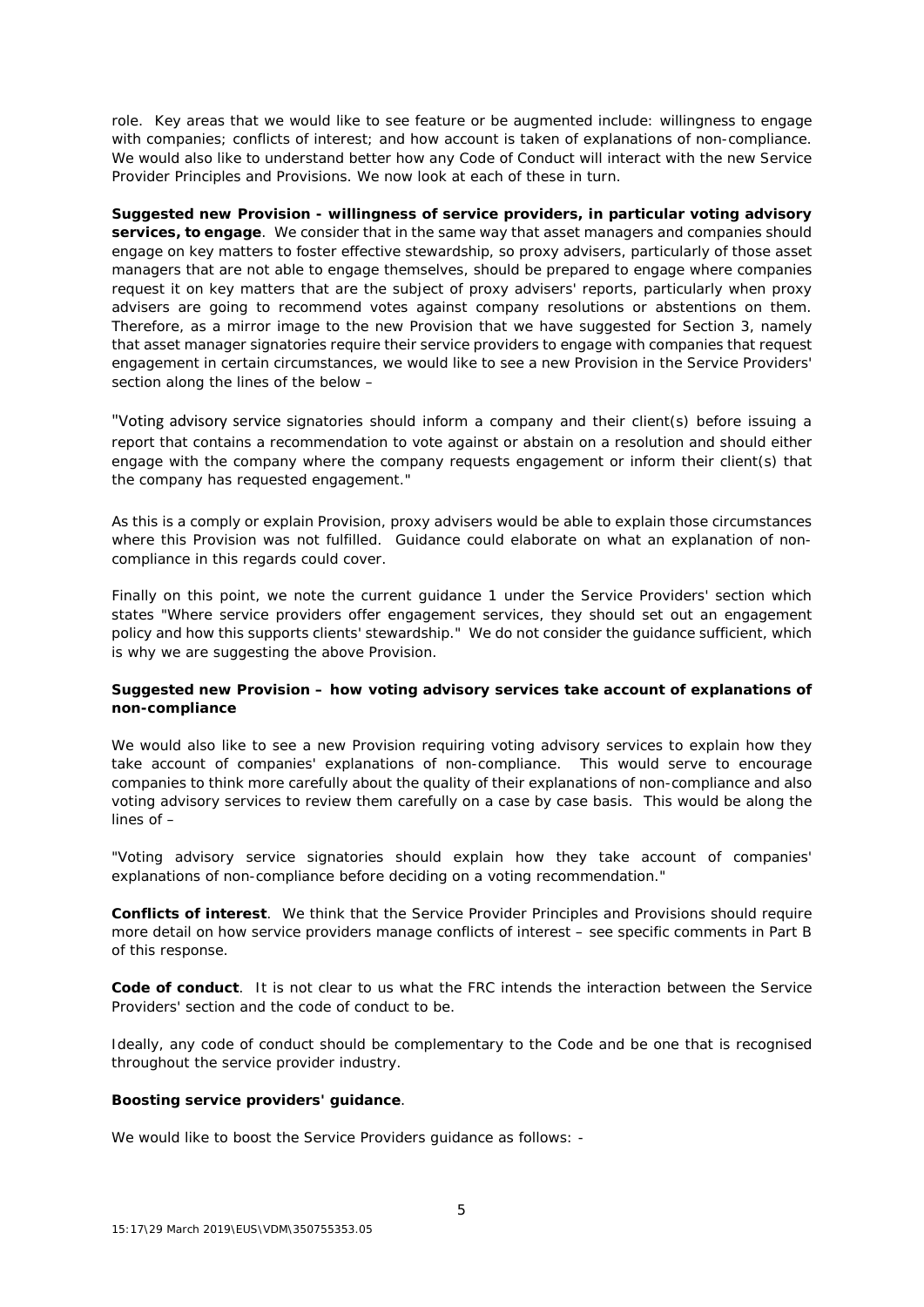"Voting advisory service signatories should indicate the percentage of clients for whom they use their standard, publically available, voting guidelines and the percentage for whom they use bespoke guidelines."

# **B. Specific comments on revised Code**

# **Definition of stewardship (section 1 after Introduction)**

Whilst superficially laudable, we see a number of issues with the definition of stewardship and feel that the concept of stewardship is more nuanced. We feel that the definition overstates the duty of asset owners since it rates as equal the need for them to create sustainable benefit for beneficiaries, the economy and society. We consider that their legal duty is to their beneficiaries/clients and that it should be clear that other ideals or benefits are separate from the duty. The definition could perhaps be drafted along the lines of section 172 for directors, with an overarching duty and an obligation to have regard to other relevant factors.

We also have a concern to avoid confusion including any suggestion that the Code somehow overrides existing fiduciary or regulatory or contractual obligations that asset owners and managers have. It might therefore be worth confirming in a preamble to the Code that whatever is written in the Code is not intended to change fiduciary duties or regulatory or contractual obligations. The UK Corporate Governance Code recognises the difference between directors' legal duties and what is thought to be best practice. We suggest the Code should do the same, for example -

"Nothing in this Code overrides or is intended as an interpretation of the fiduciary duties or regulatory or contractual obligations of signatories."

## **1. Purpose, Objectives and Governance**

**Principle D** says the policies to manage conflicts must put the interests of beneficiaries and/or clients first. Whilst we think it is correct that the interests of beneficiaries or clients should be put first as against the interests of the signatory, we also think that policies to manage conflicts of interest deal with situations where there may be conflicts of interest between different clients. In such cases, the requirement to put the interests of beneficiaries and/or clients first does not help. The policy will normally work to separate those taking decisions for one client from those taking decisions for another client. We think either the Principle needs to make it clear it is only dealing with conflicts between beneficiaries/clients on the one hand and the signatory on the other hand or to be recast to deal also with cases where there are conflicts between clients.

**Provision 5**. We are concerned that the word "incentive" might suggest this is purely to do with monetary incentives. Perhaps this can be changed to add the following words after "incentives" – "(either financial or non-financial)" to remove any doubt.

### **2. Investment approach**

**Provision 10.** We feel that it is not appropriate for asset managers to have to state an investment time horizon as that is a matter between them and their clients and will be set by their client's mandate. It may be different for different mandates and may change.

Provision 11. For asset managers we think this should refer to the client's mandate as well as the client's investment time horizon.

**Provision 12.** We are also concerned whether it is appropriate for an asset manager to disclose an investment belief, as we believe this will vary from one client to another.

### **4. Constructive engagement and clear communication**

**Principle H** does not say who signatories must engage with and should do so. We think this should say –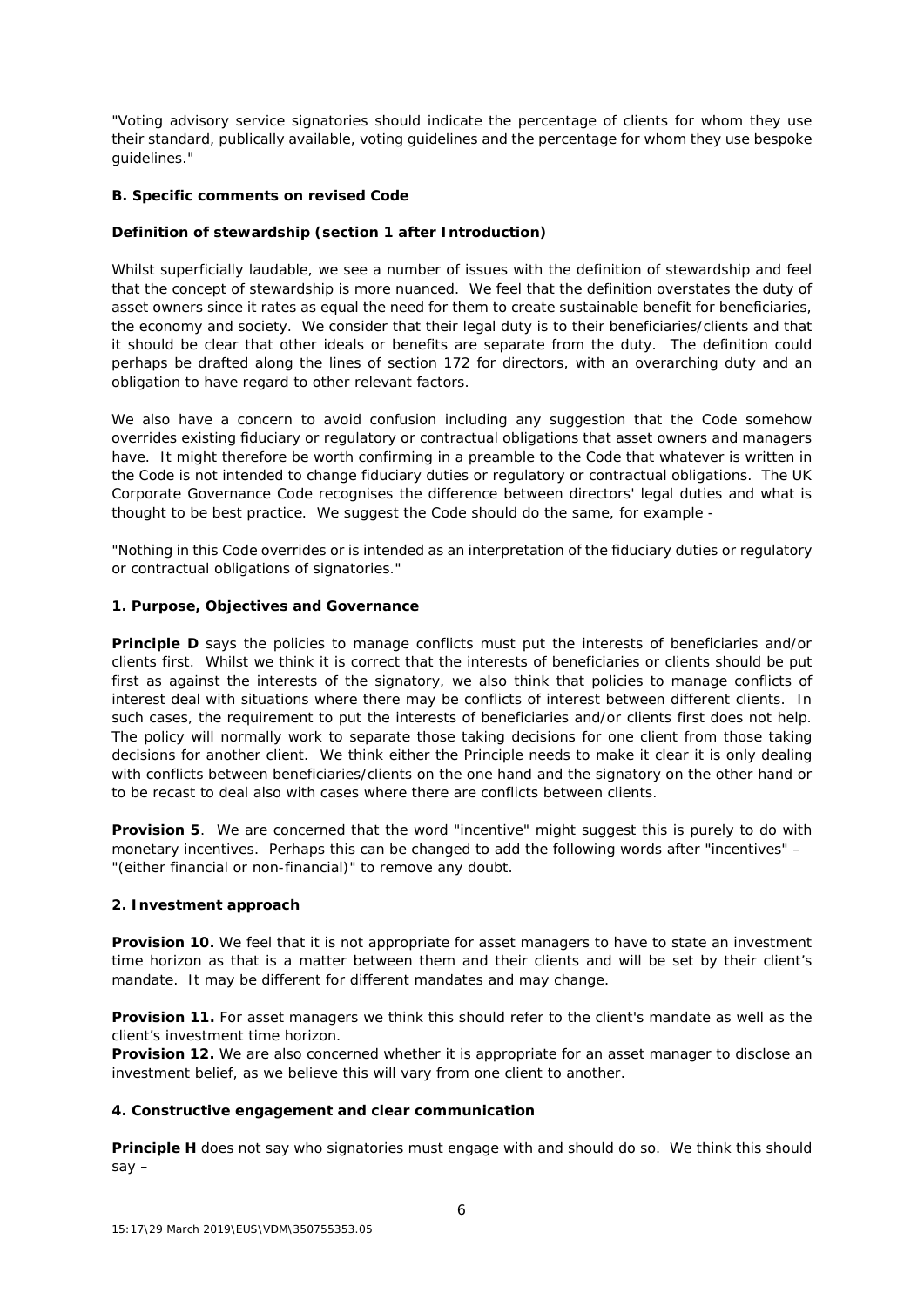"Signatories must undertake constructive engagement with companies in which they invest either directly or by engaging another to do so on their behalf to maintain or enhance the value of assets."

We have suggested changes to make it clear that the engagement is with investee companies and that a signatory may engage by using another (eg an asset owner using an asset manager to do this).

**Provision 19**. We consider Provision 19 should require signatories to say how they decide when to engage and how to engage. Investors cannot (given their resources) engage with all the investee companies on everything – so what is important is how they decide when to engage and how to engage. It would be helpful for them to describe the approach they adopt. We suggest that Provision 19 be amended as follows –

"Signatories should describe: how they decide when to engage; how they decide what method to use for the engagement; and what methods they have used for engagement, and escalation if required, to enhance the value of assets. "

#### **5. Exercise rights and responsibilities**

**Elevation and extension of guidance 24 to replace Provision 24.** As drafted, the second sentence of guidance 24 is exactly the same as Provision 24 and it is not clear to us what is intended as between Provision 24 and guidance 24. We would like to suggest the following -

We suggest that guidance 24 should become a Provision and be slightly boosted as regards voting advisory services, as we consider that this information would be useful to both asset owners, companies and regulators and allow them to see the growing influence of service providers and to better understand how their advice/information is used by signatories to further stewardship. The new Provision 24 would read –

"Signatories should describe the services they procure, if any, from voting advisory services: including identifying the providers, the scope of services (including whether the voting advisory service uses its standard, publically available, voting guidelines or bespoke guidelines agreed by the signatory) and the extent to which they follow voting recommendations made by such services.

Signatories should indicate which, if any, proxy voting adviser(s) they use, the scope of services procured and how advice/information received is used as part of the signatories' stewardship activities."

#### **Service Providers**

See comments on Q16 above.

On the **Guidance,**

**Page 14, Guidance 9**: We think "may wish to indicate" should be replaced with "should".

**Guidance 10** says "in most cases a long-term perspective is required". We query whether this is this case, and wonder, as mentioned before whether this will depend on the client mandate? Also, what is long –term?

**Guidance 11** for asset managers refers to "beneficiaries" in line 3. We think this should refer to clients.

**Page 15, Guidance 15**. We consider that the concept of providing an "explanation of significant votes" is unclear and would ask for clarification of what is meant by "significant". Is it significant by type of vote; significance of the underlying issue to the investee company's business (if so, how is that to be assessed?); or significance of the investment in the context of the investor's portfolio or the voting capital of the investee company in question? Some non-exhaustive examples would be helpful in this regard.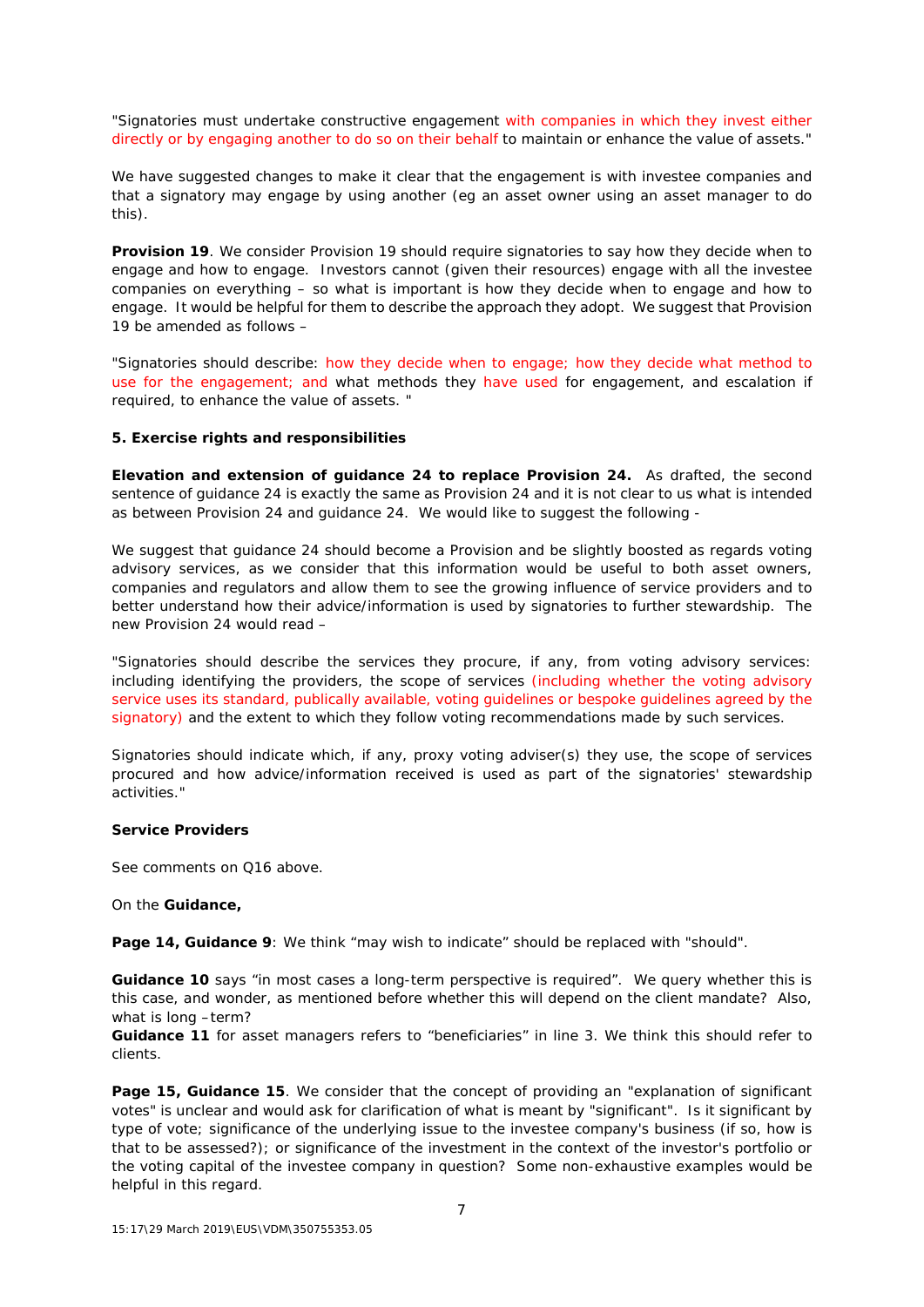## **Page 16**, **Guidance 19**.

We suggest that the below element of guidance 19 be elevated to be a Provision and boosted as follows –

"Signatories should seek to engage with companies (or arrange for others to do so on their behalf) before casting any votes against or abstaining from management-sponsored resolutions, ideally leaving enough time for meaningful engagement. "

It is not clear what counts as a "major shareholder" (under listed equity assets). Is this determined by reference to the size of the shareholding in comparison to the size of others' shareholdings or in some other way? It is also not clear whether the guidance means divesting all the holding or whether divesting some of the holding or more than half would be enough for the guidance to apply. We think this needs clarifying.

We think that the guidance for bondholders is not sufficiently strong. We think it would be desirable for there to be guidance that bondholders should also monitor whether an issuer is meeting its covenants or not, and if it is not and this gives rise to concerns, to engage with the issuer.

**Page 17** In **Guidance 20**, we think the obligations should apply where a signatory has said it is willing to undertake collaborative engagements (whether it does so or not). If it has not undertaken collaborative engagements, it should explain why not.

**Page 18** In **Guidance 23**, we consider that this should also include wording to make it clear this applies where a signatory gives others a mandate to use their ownership rights.

In **Guidance 25**, we suggest it would be helpful to have information on whether the asset owner/manager uses voting processors or not.

On "empty voting" this can also occur where derivatives are used, so the guidance should refer to this too. We wonder whether a more detailed explanation may be needed in the guidance.

In **Guidance 27**, the sentence "Examples may include working equity with portfolio managers" does not seem to make sense.

**Page 19, service providers guidance** – see comments above on Q16.

### **C. Miscellaneous comments**

### • **Communicating investor expectations to companies**

Principle E requires that signatories must integrate stewardship with their investment approach and demonstrate how they take into account materials ESG factors, including climate change. For effective stewardship and engagement, we consider that it is also key for signatories to make clear what their expectations are of companies and also when they change, particularly across different industries.

### • **Oversight of compliance/reporting against the Code**

We consider that to maintain pressure for compliance as well as to drive up standards of best practice in stewardship and stewardship reporting, the FRC or its successor should do an annual monitoring report on the Stewardship Code and the reporting done pursuant to it.

## • **Reporting by signatories**

Requiring all signatories to the Code to provide more detailed reporting on their stewardship activities and how effective they have been in achieving their stated objectives is a laudable aim,